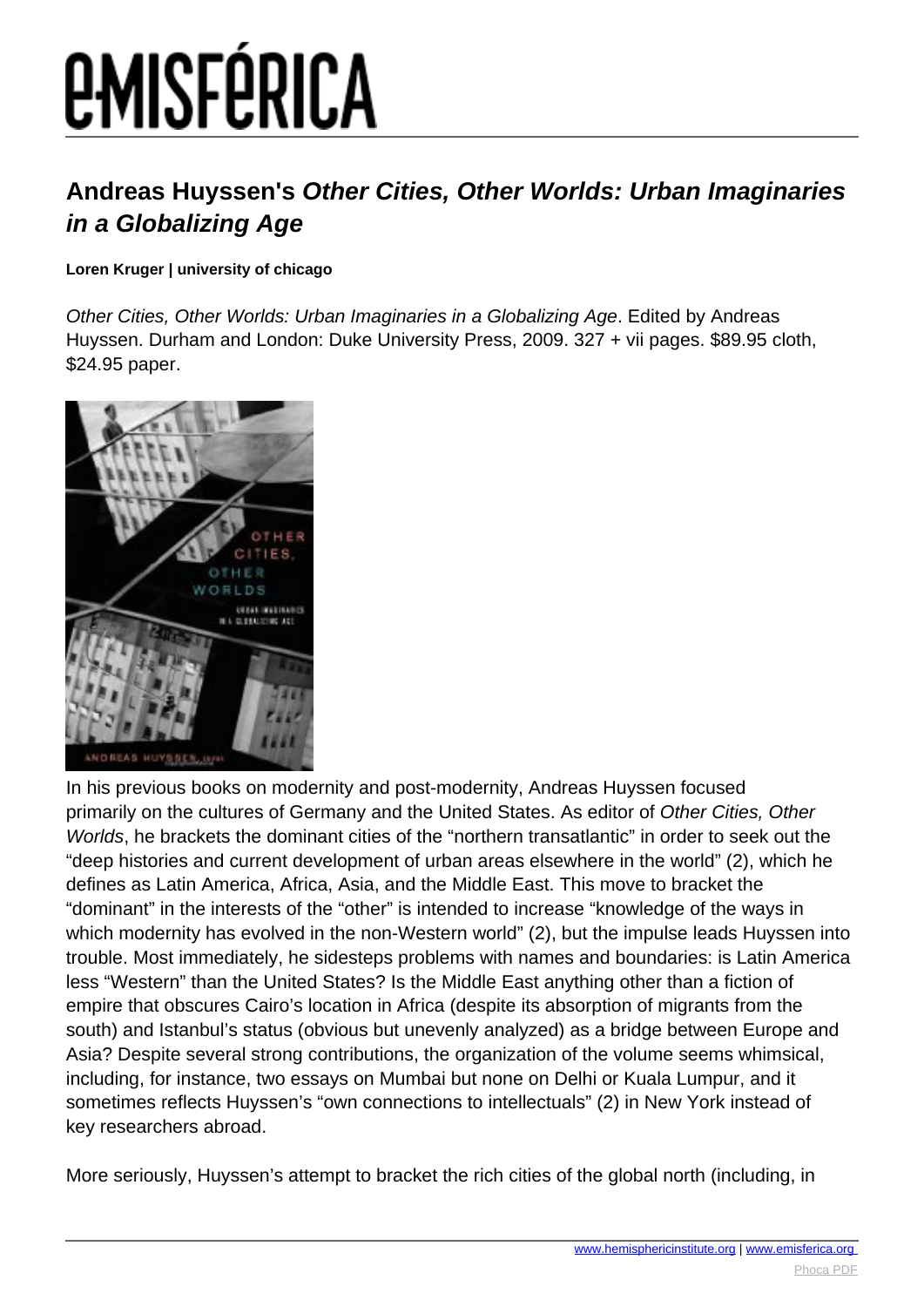## *EMISFÉRICA*

Saskia Sassen's familiar taxonomy, Tokyo as well as New York, London, and other European capitals) while nonetheless insisting on their pre-eminence as the "world's most influential urban centers" (11) and thus on the insufficiency of critiques from the south such as Jennifer Robinson's argument for the diversity of "ordinary cities" (11) leads him into contradiction. Despite initial critique, he reiterates the hierarchy of "core world cities" in Europe and the U.S. through "secondary world cities," which allegedly include post-imperial and shrinking Vienna as well as post-apartheid and growing Johannesburg (10). Because of this, he misses the complexity of the economic ties (through migration and capital flows) as well as "imaginaries," image-repertoires, and other modes of aesthetic affiliation between north and south.

The Latin American section in particular highlights cities that compare to those of the north, especially New York and Paris. Nestor García Canclini's summary of the Urban Culture Project's research at México's Universidad Autónoma Metropolitana juxtaposes the city's reputation as a "monstropolis" (87) with the fact that it has more museums than New York or Madrid (81) and thus spotlights the inconsistency of "global city" hierarchies. Beatriz Salo's account of Buenos Aires "from integration to fracture" begins by asserting that the city was "international from the very beginning of [its] modernization" (27) but argues that this international frame revealed not only the image of Paris desired by the elites but also the transformation of the social fabric by a population whose majority were poor immigrants. Recalling Le Corbusier's visit in 1929, she notes that the international modernist acknowledged the mimicry of Paris, Madrid, and Barcelona in the imposing boulevards, and even of Chicago in the skyscrapers, but that he paid more attention to the "simple geometric forms" of Italian masons and to the tendency of their modest districts to turn away from the river rather than to embrace it in the European manner (29). She goes on to argue that this segregation by class widened the social gap between the "Hispanic-criollo" elite and the majority immigrants (39) in the Peronist era and facilitated the surveillance of public space under the junta. Similarly, Teresa Caldeira's investigation of the shifts in managing and imagining São Paolo "from modernism to neo-liberalism" (51) builds on her in-depth research in Cities of Walls to track the acceleration of privatization and fortification of elite enclaves against criminals and the poor in the 21stcentury. Although her subject is São Paolo, Caldeira's analysis of fortified enclaves draws on Los Angeles and has prompted comparative research on Johannesburg and elsewhere.

Huyssen's citation of the South African Robinson points to the critical significance of Africa, this most neglected continent, to any global claim to challenge northern dominance. AbdouMalique Simone, an urbanist at once cosmopolitan and grounded in several African cities, begins his essay on Douala, Cameroon, with the biblical quote "the last shall be first" (99). In response, his contribution fuses ethnographies of ordinary people making do in the midst of corruption and decay with the systemic analysis of causes and consequences of precarious governance in African cities. But the essays that follow read like accounts by tourists. While Hilton Judin earned just recognition for Blank : Architecture, Apartheid and After, a groundbreaking collection